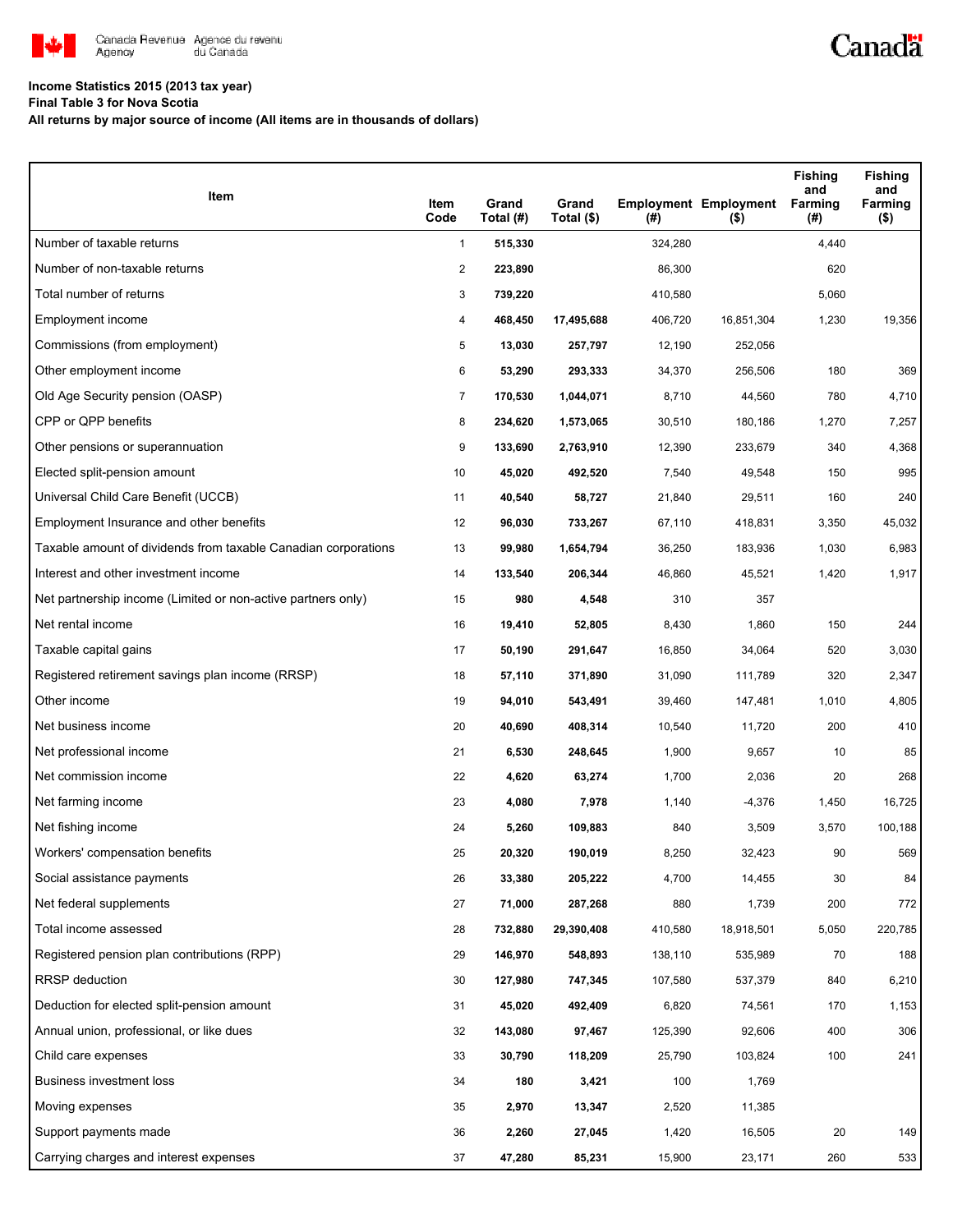

## **Income Statistics 2015 (2013 tax year)**

**Final Table 3 for Nova Scotia**

## **All returns by major source of income (All items are in thousands of dollars)**

| Item                                                                                           | Item<br>Code | Grand<br>Total (#) | Grand<br>Total (\$) | (#)     | <b>Employment Employment</b><br>(5) | <b>Fishing</b><br>and<br>Farming<br>(#) | <b>Fishing</b><br>and<br>Farming<br>$($ \$) |
|------------------------------------------------------------------------------------------------|--------------|--------------------|---------------------|---------|-------------------------------------|-----------------------------------------|---------------------------------------------|
| Deductions for CPP/QPP contributions on self-employment and<br>other earnings                  | 38           | 32,350             | 24,671              | 5,020   | 891                                 | 3,590                                   | 3,808                                       |
| Deductions for provincial parental insurance plan (PPIP) premiums<br>on self-employment income | 39           |                    |                     |         |                                     |                                         |                                             |
| Exploration and development expenses                                                           | 40           | 790                | 6,523               | 280     | 2,960                               |                                         |                                             |
| Other employment expenses                                                                      | 41           | 22,910             | 92,511              | 20,950  | 85,030                              | 60                                      | 134                                         |
| Clergy residence deduction                                                                     | 42           | 970                | 10,385              | 860     | 9,667                               |                                         |                                             |
| Other deductions                                                                               | 43           | 23,650             | 51,430              | 14,200  | 14,428                              | 390                                     | 373                                         |
| Total deductions before adjustments                                                            | 44           | 367,250            | 2,319,296           | 252,810 | 1,510,392                           | 4,080                                   | 13,122                                      |
| Social benefits repayment                                                                      | 45           | 15,680             | 42,674              | 8,080   | 17,673                              | 780                                     | 2,456                                       |
| Net income after adjustments                                                                   | 46           | 730,960            | 27,053,355          | 410,280 | 17,392,193                          | 4,890                                   | 207,250                                     |
| Canadian Forces personnel and police deduction                                                 | 47           | 130                | 3,508               |         |                                     |                                         |                                             |
| Security options deductions                                                                    | 48           | 760                | 14,583              | 700     | 14,112                              |                                         |                                             |
| Other payments deductions                                                                      | 49           | 121,420            | 682,489             | 13,670  | 48,608                              | 310                                     | 1,425                                       |
| Non-capital losses of other years                                                              | 50           | 720                | 5,330               | 220     | 1,782                               |                                         |                                             |
| Net capital losses of other years                                                              | 51           | 12,070             | 31,090              | 3,790   | 4,597                               | 90                                      | 174                                         |
| Capital gains deduction                                                                        | 52           | 1,070              | 71,987              | 260     | 5,514                               | 100                                     | 7,974                                       |
| Northern residents deductions                                                                  | 53           | 490                | 1,189               | 470     | 1,128                               |                                         |                                             |
| Additional deductions                                                                          | 54           | 4,210              | 17,660              | 300     | 4,113                               |                                         |                                             |
| Farming/fishing losses of prior years                                                          | 55           | 170                | 1,577               | 40      | 262                                 | 90                                      | 878                                         |
| Total deductions from net income                                                               | 56           | 138,580            | 829,467             | 19,380  | 83,658                              | 570                                     | 10,524                                      |
| Taxable income assessed                                                                        | 57           | 713,400            | 26,225,439          | 410,230 | 17,308,671                          | 4,880                                   | 196,918                                     |
| Basic personal amount                                                                          | 58           | 739,210            | 8,130,881           | 410,570 | 4,512,776                           | 5,060                                   | 55,811                                      |
| Age amount                                                                                     | 59           | 164,780            | 1,033,275           | 7,160   | 33,754                              | 720                                     | 4,009                                       |
| Spouse or common-law partner amount                                                            | 60           | 49,520             | 337,490             | 31,280  | 231,622                             | 700                                     | 4,852                                       |
| Amount for eligible dependant                                                                  | 61           | 29,360             | 308,707             | 20,720  | 217,460                             | 100                                     | 1,018                                       |
| Amount for children 17 and under                                                               | 62           | 91,770             | 352,293             | 71,340  | 269,861                             | 840                                     | 3,462                                       |
| Amount for infirm dependants age 18 or older                                                   | 63           | 820                | 4,778               | 410     | 2,356                               | 10                                      | 57                                          |
| CPP or QPP contributions through employment                                                    | 64           | 403,440            | 583,970             | 367,700 | 564,857                             | 1,050                                   | 780                                         |
| CPP or QPP contributions on self-employment and other earnings                                 | 65           | 32,350             | 24,671              | 5,020   | 891                                 | 3,590                                   | 3,808                                       |
| Employment Insurance premiums                                                                  | 66           | 415,630            | 236,852             | 372,610 | 225,920                             | 3,680                                   | 2,302                                       |
| PPIP premiums paid                                                                             | 67           |                    |                     |         |                                     |                                         |                                             |
| PPIP premiums payable on employment income                                                     | 68           |                    |                     |         |                                     |                                         |                                             |
| PPIP premiums payable on self-employment income                                                | 69           |                    |                     |         |                                     |                                         |                                             |
| Volunteer firefighters' amount                                                                 | 70           | 5,530              | 16,575              | 4,030   | 12,081                              | 200                                     | 603                                         |
| Canada employment amount                                                                       | 71           | 467,600            | 502,426             | 393,800 | 437,266                             | 1,290                                   | 1,319                                       |
| Public transit amount                                                                          | 72           | 16,930             | 8,836               | 14,970  | 7,991                               |                                         |                                             |
| Children's fitness amount                                                                      | 73           | 39,000             | 21,839              | 33,390  | 18,579                              | 320                                     | 170                                         |
| Children's arts amount                                                                         | 74           | 13,780             | 6,575               | 11,870  | 5,571                               | 50                                      | 19                                          |

Canadä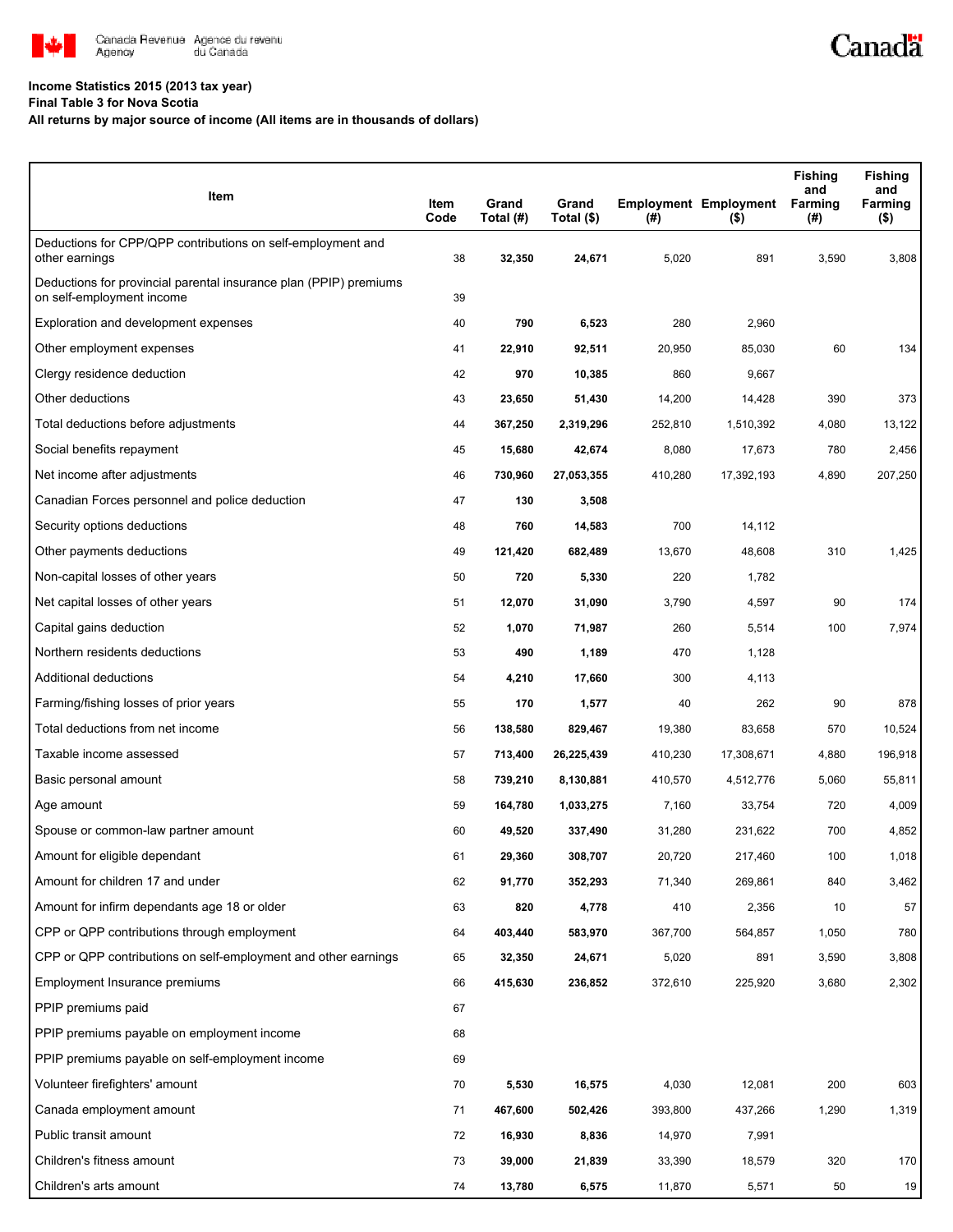

## **Income Statistics 2015 (2013 tax year)**

**Final Table 3 for Nova Scotia**

**All returns by major source of income (All items are in thousands of dollars)**

| Item                                                              |              |                    |                     |         |                                         | <b>Fishing</b><br>and | <b>Fishing</b><br>and |
|-------------------------------------------------------------------|--------------|--------------------|---------------------|---------|-----------------------------------------|-----------------------|-----------------------|
|                                                                   | Item<br>Code | Grand<br>Total (#) | Grand<br>Total (\$) | (#)     | <b>Employment Employment</b><br>$($ \$) | Farming<br>(#)        | Farming<br>$($ \$)    |
| Home buyers' amount                                               | 75           | 4,140              | 18,718              | 3,800   | 17,189                                  |                       |                       |
| Pension income amount                                             | 76           | 162,600            | 312,395             | 19,360  | 36,849                                  | 460                   | 829                   |
| Caregiver amount                                                  | 77           | 5,030              | 25,761              | 3,200   | 16,446                                  | 60                    | 330                   |
| Disability amount                                                 | 78           | 31,300             | 239,909             | 6,180   | 47,457                                  | 80                    | 634                   |
| Disability amount transferred from a dependant                    | 79           | 9,600              | 97,671              | 6,960   | 73,727                                  | 80                    | 787                   |
| Interest paid on student loans                                    | 80           | 23,560             | 14,227              | 21,590  | 13,006                                  | 20                    | $\overline{7}$        |
| Tuition, education, and textbook amounts                          | 81           | 39,750             | 233,621             | 33,880  | 192,506                                 | 80                    | 296                   |
| Tuition, education, and textbook amounts transferred from a child | 82           | 16,930             | 88,534              | 14,150  | 74,576                                  | 200                   | 998                   |
| Amounts transferred from spouse or common-law partner             | 83           | 35,860             | 194,472             | 11,020  | 56,638                                  | 320                   | 1,862                 |
| Medical expenses                                                  | 84           | 156,870            | 346,324             | 71,140  | 103,429                                 | 1,300                 | 2,772                 |
| Total tax credits on personal amounts                             | 85           | 739,220            | 1,971,195           | 410,580 | 1,075,977                               | 5,060                 | 13,022                |
| Allowable charitable donations and government gifts               | 86           | 153,610            | 195,575             | 82,400  | 69,155                                  | 1,280                 | 1,524                 |
| Eligible cultural and ecological gifts                            | 87           | 190                | 2,563               | 90      | 110                                     |                       |                       |
| Total tax credit on donations and gifts                           | 88           | 152,460            | 54,313              | 81,540  | 18,580                                  | 1,250                 | 417                   |
| Total federal non-refundable tax credits                          | 89           | 739,220            | 2,025,508           | 410,580 | 1,094,557                               | 5,060                 | 13,439                |
| Federal dividend tax credit                                       | 90           | 88,190             | 218,637             | 35,200  | 25,278                                  | 880                   | 892                   |
| Overseas employment tax credit                                    | 91           | 410                | 3,994               | 410     | 3,963                                   |                       |                       |
| Minimum tax carryover                                             | 92           | 1,150              | 3,193               | 370     | 1,318                                   | 20                    | 32                    |
| Basic federal tax                                                 | 93           | 452,080            | 2,632,145           | 307,630 | 1,991,009                               | 3,810                 | 20,445                |
| Federal Foreign Tax Credit                                        | 94           | 23,480             | 21,273              | 9,070   | 15,212                                  | 170                   | 15                    |
| Federal Political contribution tax credit                         | 95           | 4,270              | 680                 | 1,510   | 240                                     | 20                    | 3                     |
| <b>Investment Tax Credit</b>                                      | 96           | 1,540              | 2,306               | 290     | 487                                     | 820                   | 1,091                 |
| Labour-sponsored funds tax credit                                 | 97           | 40                 | 21                  | 30      | 17                                      |                       |                       |
| Alternative minimum tax payable                                   | 98           | 960                | 3,181               | 70      | 131                                     |                       |                       |
| Net federal tax                                                   | 99           | 451,400            | 2,609,015           | 307,300 | 1,975,978                               | 3,770                 | 19,328                |
| CPP contributions on self-employment                              | 100          | 32,350             | 49,342              | 5,020   | 1,781                                   | 3,590                 | 7,615                 |
| Social Benefits repayment                                         | 101          | 15,680             | 42,674              | 8,080   | 17,673                                  | 780                   | 2,456                 |
| Net Provincial Tax                                                | 102          | 500,480            | 2,119,722           | 318,380 | 1,558,940                               | 4,080                 | 16,587                |
| Total tax payable                                                 | 103          | 515,330            | 4,820,810           | 324,280 | 3,554,374                               | 4,440                 | 45,986                |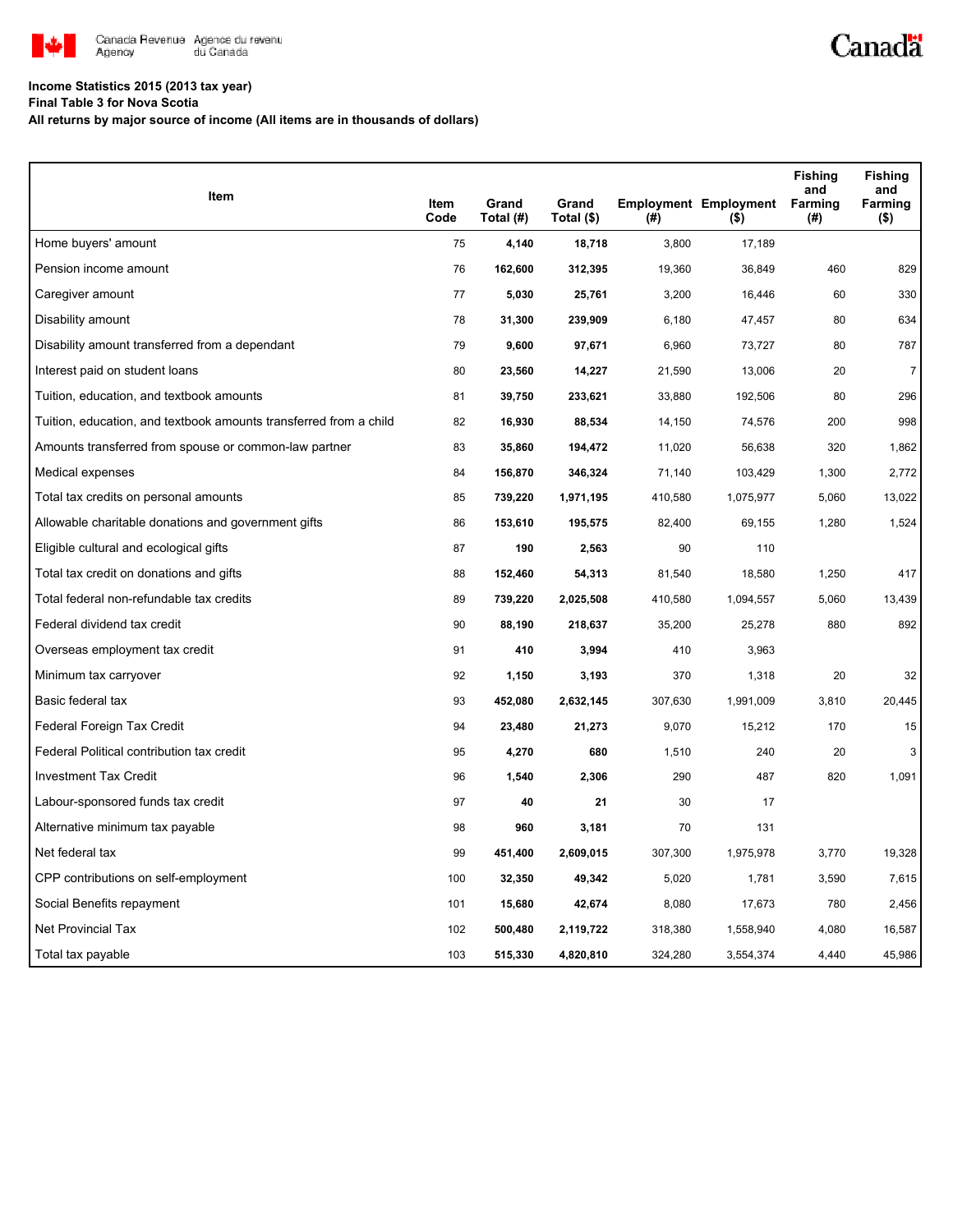| Item                                                                                              | Item<br>Code   | Income $(#)$ | $Income$ (\$) | <b>Sales</b><br>Professional Professional (Self-Employment) (Self-Employment)<br>(#) | <b>Sales</b><br>$($ \$) | Proprietorship/<br><b>Partnerships</b><br>(# ) | Proprietorship/<br><b>Partnerships</b><br>$($ \$) |
|---------------------------------------------------------------------------------------------------|----------------|--------------|---------------|--------------------------------------------------------------------------------------|-------------------------|------------------------------------------------|---------------------------------------------------|
| Number of taxable returns                                                                         | $\mathbf{1}$   | 2,950        |               | 1,640                                                                                |                         | 18,660                                         |                                                   |
| Number of non-taxable returns                                                                     | 2              | 250          |               | 210                                                                                  |                         | 3,920                                          |                                                   |
| Total number of returns                                                                           | 3              | 3,190        |               | 1,840                                                                                |                         | 22,580                                         |                                                   |
| Employment income                                                                                 | 4              | 710          | 12,743        | 380                                                                                  | 3,249                   | 4,430                                          | 56,608                                            |
| Commissions (from employment)                                                                     | 5              |              |               | 30                                                                                   | 254                     | 90                                             | 1,217                                             |
| Other employment income                                                                           | 6              | 150          | 671           | 70                                                                                   | 103                     | 740                                            | 1,987                                             |
| Old Age Security pension (OASP)                                                                   | $\overline{7}$ | 440          | 2,282         | 220                                                                                  | 1,286                   | 2,090                                          | 11,796                                            |
| CPP or QPP benefits                                                                               | 8              | 570          | 4,309         | 380                                                                                  | 2,675                   | 3,880                                          | 21,104                                            |
| Other pensions or superannuation                                                                  | 9              | 270          | 7,244         | 120                                                                                  | 1,639                   | 1,190                                          | 19,339                                            |
| Elected split-pension amount                                                                      | 10             | 120          | 828           | 80                                                                                   | 726                     | 700                                            | 5,732                                             |
| Universal Child Care Benefit (UCCB)                                                               | 11             | 250          | 370           | 140                                                                                  | 207                     | 1,860                                          | 2,719                                             |
| Employment Insurance and other benefits                                                           | 12             | 70           | 467           | 50                                                                                   | 273                     | 810                                            | 5,554                                             |
| Taxable amount of dividends from taxable<br>Canadian corporations                                 | 13             | 730          | 7,341         | 340                                                                                  | 2,065                   | 2,340                                          | 12,469                                            |
| Interest and other investment income                                                              | 14             | 1,060        | 2,571         | 340                                                                                  | 239                     | 3,490                                          | 3,560                                             |
| Net partnership income (Limited or<br>non-active partners only)                                   | 15             | 30           | 144           |                                                                                      |                         | 20                                             | $-29$                                             |
| Net rental income                                                                                 | 16             | 190          | 47            | 120                                                                                  | 56                      | 1,280                                          | 3,433                                             |
| Taxable capital gains                                                                             | 17             | 390          | 1,747         | 170                                                                                  | 673                     | 1,370                                          | 3,870                                             |
| Registered retirement savings plan<br>income (RRSP)                                               | 18             | 300          | 2,316         | 250                                                                                  | 1,778                   | 1,670                                          | 8,441                                             |
| Other income                                                                                      | 19             | 750          | 3,412         | 320                                                                                  | 1,235                   | 1,910                                          | 5,402                                             |
| Net business income                                                                               | 20             | 120          | 212           | 120                                                                                  | 111                     | 22,080                                         | 379,732                                           |
| Net professional income                                                                           | 21             | 3,150        | 228,741       | 20                                                                                   | $-7$                    | 90                                             | 432                                               |
| Net commission income                                                                             | 22             | 30           | 107           | 1,810                                                                                | 57,379                  | 140                                            | 540                                               |
| Net farming income                                                                                | 23             |              |               |                                                                                      |                         | 190                                            | $-760$                                            |
| Net fishing income                                                                                | 24             |              |               |                                                                                      |                         | 50                                             | 465                                               |
| Workers' compensation benefits                                                                    | 25             | 10           | 72            | 20                                                                                   | 97                      | 250                                            | 1,615                                             |
| Social assistance payments                                                                        | 26             | 10           | 34            | 20                                                                                   | 59                      | 170                                            | 537                                               |
| Net federal supplements                                                                           | 27             | 30           | 95            | 20                                                                                   | 54                      | 730                                            | 2,251                                             |
| Total income assessed                                                                             | 28             | 3,180        | 275,930       | 1,840                                                                                | 74,192                  | 22,440                                         | 548,682                                           |
| Registered pension plan contributions<br>(RPP)                                                    | 29             | 110          | 421           | 30                                                                                   | 42                      | 480                                            | 942                                               |
| RRSP deduction                                                                                    | 30             | 1,340        | 18,292        | 480                                                                                  | 4,176                   | 3,550                                          | 19,409                                            |
| Deduction for elected split-pension<br>amount                                                     | 31             | 140          | 2,384         | 50                                                                                   | 426                     | 560                                            | 4,977                                             |
| Annual union, professional, or like dues                                                          | 32             | 350          | 311           | 110                                                                                  | 70                      | 1,060                                          | 418                                               |
| Child care expenses                                                                               | 33             | 290          | 1,403         | 130                                                                                  | 521                     | 1,320                                          | 3,561                                             |
| <b>Business investment loss</b>                                                                   | 34             |              |               |                                                                                      |                         | 10                                             | 62                                                |
| Moving expenses                                                                                   | 35             | 50           | 323           |                                                                                      |                         | 100                                            | 600                                               |
| Support payments made                                                                             | 36             | 40           | 1,240         | 10                                                                                   | 130                     | 60                                             | 593                                               |
| Carrying charges and interest expenses                                                            | 37             | 400          | 1,287         | 140                                                                                  | 400                     | 840                                            | 1,649                                             |
| Deductions for CPP/QPP contributions on<br>self-employment and other earnings                     | 38             | 2,570        | 3,663         | 1,470                                                                                | 1,679                   | 16,770                                         | 13,525                                            |
| Deductions for provincial parental<br>insurance plan (PPIP) premiums on<br>self-employment income | 39             |              |               |                                                                                      |                         |                                                |                                                   |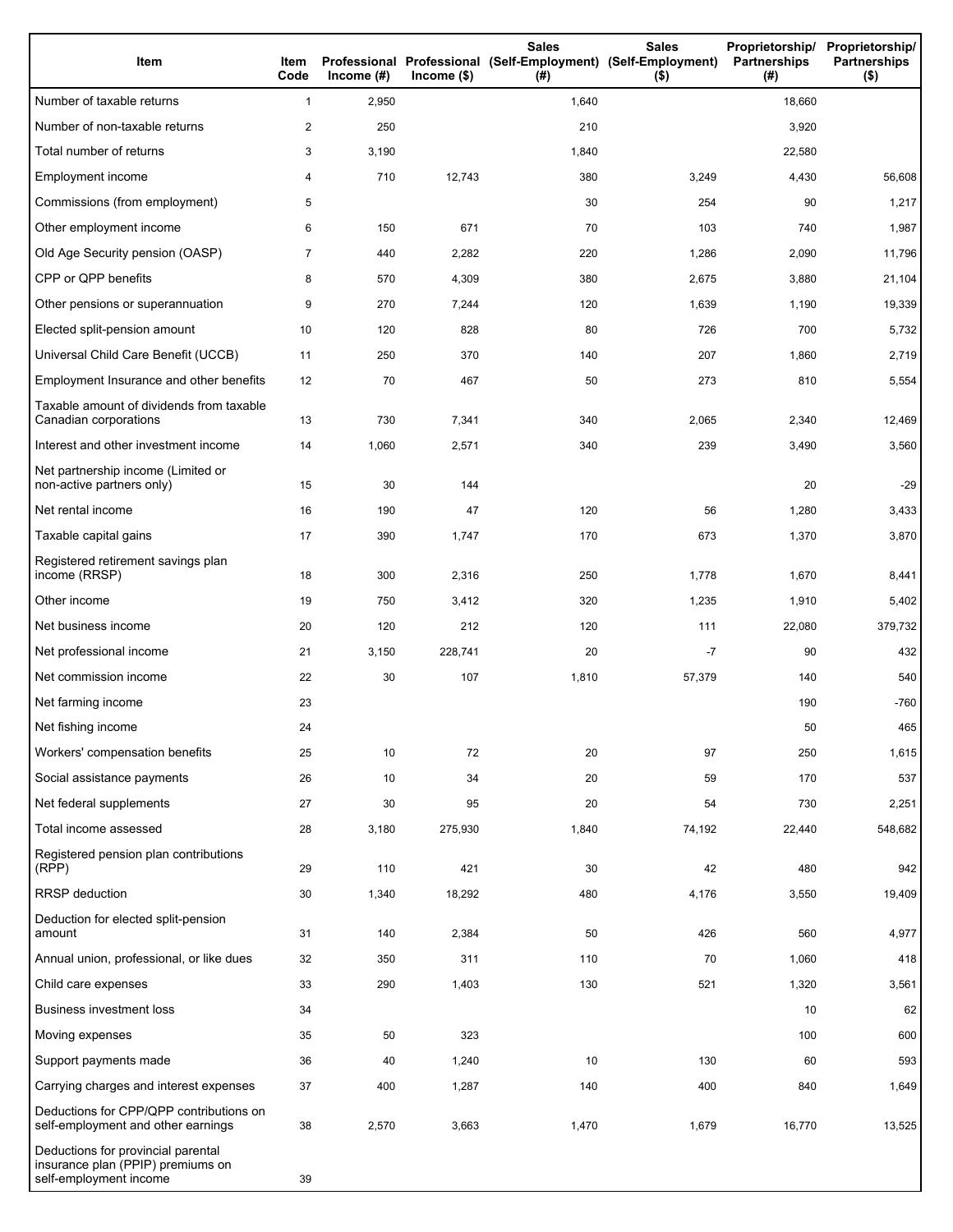| Item                                                              | Item<br>Code | Income $(\#)$ | $lncome$ (\$) | <b>Sales</b><br>Professional Professional (Self-Employment) (Self-Employment)<br>(#) | <b>Sales</b><br>$($ \$) | Partnerships<br>(#) | Proprietorship/ Proprietorship/<br><b>Partnerships</b><br>$($ \$) |
|-------------------------------------------------------------------|--------------|---------------|---------------|--------------------------------------------------------------------------------------|-------------------------|---------------------|-------------------------------------------------------------------|
| Exploration and development expenses                              | 40           | 30            | 241           |                                                                                      |                         | 10                  | 44                                                                |
| Other employment expenses                                         | 41           | 50            | 221           | 90                                                                                   | 1,000                   | 240                 | 1,184                                                             |
| Clergy residence deduction                                        | 42           |               |               |                                                                                      |                         |                     |                                                                   |
| Other deductions                                                  | 43           | 60            | 147           | 50                                                                                   | 60                      | 410                 | 399                                                               |
| Total deductions before adjustments                               | 44           | 2,910         | 29,987        | 1,600                                                                                | 8,597                   | 18,270              | 47,453                                                            |
| Social benefits repayment                                         | 45           | 180           | 784           | 40                                                                                   | 151                     | 150                 | 455                                                               |
| Net income after adjustments                                      | 46           | 3,140         | 245,325       | 1,780                                                                                | 65,786                  | 21,500              | 516,460                                                           |
| Canadian Forces personnel and police<br>deduction                 | 47           |               |               |                                                                                      |                         |                     |                                                                   |
| Security options deductions                                       | 48           |               |               |                                                                                      |                         |                     |                                                                   |
| Other payments deductions                                         | 49           | 50            | 201           | 50                                                                                   | 208                     | 1,130               | 4,403                                                             |
| Non-capital losses of other years                                 | 50           | 10            | 167           | 10                                                                                   | 59                      | 250                 | 1,866                                                             |
| Net capital losses of other years                                 | 51           | 140           | 248           | 50                                                                                   | 70                      | 260                 | 356                                                               |
| Capital gains deduction                                           | 52           |               |               |                                                                                      |                         | 20                  | 572                                                               |
| Northern residents deductions                                     | 53           |               |               |                                                                                      |                         |                     |                                                                   |
| Additional deductions                                             | 54           | 20            | 112           |                                                                                      |                         | 60                  | 214                                                               |
| Farming/fishing losses of prior years                             | 55           |               |               |                                                                                      |                         |                     |                                                                   |
| Total deductions from net income                                  | 56           | 230           | 973           | 120                                                                                  | 434                     | 1,680               | 7,507                                                             |
| Taxable income assessed                                           | 57           | 3,140         | 244,355       | 1,780                                                                                | 65,363                  | 21,450              | 509,279                                                           |
| Basic personal amount                                             | 58           | 3,190         | 35,098        | 1,840                                                                                | 20,287                  | 22,580              | 248,256                                                           |
| Age amount                                                        | 59           | 260           | 1,258         | 190                                                                                  | 1,062                   | 2,010               | 12,347                                                            |
| Spouse or common-law partner amount                               | 60           | 220           | 1,648         | 140                                                                                  | 909                     | 2,610               | 18,524                                                            |
| Amount for eligible dependant                                     | 61           | 110           | 1,141         | 80                                                                                   | 848                     | 920                 | 9,700                                                             |
| Amount for children 17 and under                                  | 62           | 560           | 2,335         | 280                                                                                  | 1,046                   | 3,510               | 14,095                                                            |
| Amount for infirm dependants age 18 or<br>older                   | 63           |               |               |                                                                                      |                         | 30                  | 153                                                               |
| CPP or QPP contributions through<br>employment                    | 64           | 590           | 411           | 310                                                                                  | 134                     | 3,700               | 2,127                                                             |
| CPP or QPP contributions on<br>self-employment and other earnings | 65           | 2,570         | 3,663         | 1,470                                                                                | 1,679                   | 16,770              | 13,525                                                            |
| Employment Insurance premiums                                     | 66           | 460           | 156           | 240                                                                                  | 52                      | 3,130               | 915                                                               |
| PPIP premiums paid                                                | 67           |               |               |                                                                                      |                         |                     |                                                                   |
| PPIP premiums payable on employment<br>income                     | 68           |               |               |                                                                                      |                         |                     |                                                                   |
| PPIP premiums payable on<br>self-employment income                | 69           |               |               |                                                                                      |                         |                     |                                                                   |
| Volunteer firefighters' amount                                    | 70           |               |               |                                                                                      |                         | 180                 | 546                                                               |
| Canada employment amount                                          | 71           | 820           | 780           | 410                                                                                  | 401                     | 4,780               | 4,650                                                             |
| Public transit amount                                             | 72           | 50            | 20            |                                                                                      |                         | 150                 | 63                                                                |
| Children's fitness amount                                         | 73           | 350           | 252           | 140                                                                                  | 89                      | 1,310               | 704                                                               |
| Children's arts amount                                            | 74           | 160           | 103           | 60                                                                                   | 26                      | 410                 | 190                                                               |
| Home buyers' amount                                               | 75           | 20            | 120           |                                                                                      |                         | 70                  | 326                                                               |
| Pension income amount                                             | 76           | 370           | 702           | 190                                                                                  | 346                     | 1,770               | 3,318                                                             |
| Caregiver amount                                                  | 77           |               |               |                                                                                      |                         | 140                 | 696                                                               |
| Disability amount                                                 | 78           | 40            | 339           | 20                                                                                   | 151                     | 270                 | 2,093                                                             |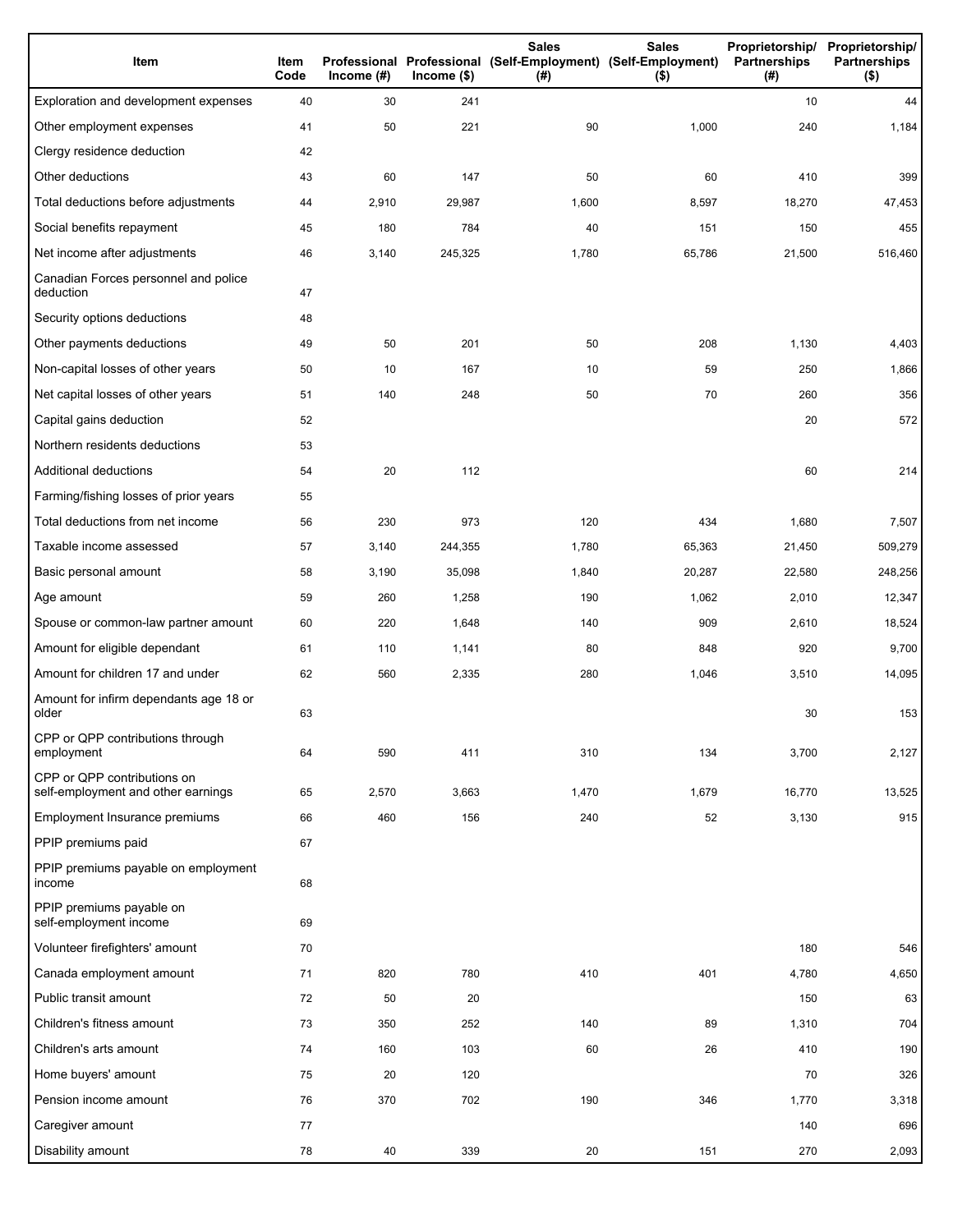| Item                                                                 | <b>Item</b><br>Code | Income (#) | $lncome$ (\$) | <b>Sales</b><br>$($ #) | <b>Sales</b><br>Proprietorship/<br>Professional Professional (Self-Employment) (Self-Employment)<br>Partnerships<br>$($ \$) |        | Proprietorship/<br><b>Partnerships</b><br>$($ \$) |
|----------------------------------------------------------------------|---------------------|------------|---------------|------------------------|-----------------------------------------------------------------------------------------------------------------------------|--------|---------------------------------------------------|
| Disability amount transferred from a<br>dependant                    | 79                  | 40         | 418           | 30                     | 240                                                                                                                         | 270    | 2,686                                             |
| Interest paid on student loans                                       | 80                  | 150        | 156           | 60                     | 42                                                                                                                          | 350    | 236                                               |
| Tuition, education, and textbook amounts                             | 81                  | 220        | 2,692         | 90                     | 498                                                                                                                         | 590    | 3,379                                             |
| Tuition, education, and textbook amounts<br>transferred from a child | 82                  | 150        | 842           | 60                     | 324                                                                                                                         | 430    | 2,168                                             |
| Amounts transferred from spouse or<br>common-law partner             | 83                  | 80         | 403           | 80                     | 387                                                                                                                         | 1,040  | 5,102                                             |
| Medical expenses                                                     | 84                  | 750        | 1,729         | 480                    | 868                                                                                                                         | 5,760  | 9,732                                             |
| Total tax credits on personal amounts                                | 85                  | 3,190      | 8,175         | 1,840                  | 4,423                                                                                                                       | 22,580 | 53,336                                            |
| Allowable charitable donations and<br>government gifts               | 86                  | 1,260      | 3,650         | 520                    | 609                                                                                                                         | 3,570  | 4,843                                             |
| Eligible cultural and ecological gifts                               | 87                  |            |               |                        |                                                                                                                             |        |                                                   |
| Total tax credit on donations and gifts                              | 88                  | 1,260      | 1,031         | 520                    | 166                                                                                                                         | 3,550  | 1,334                                             |
| Total federal non-refundable tax credits                             | 89                  | 3,190      | 9,206         | 1,840                  | 4,589                                                                                                                       | 22,580 | 54,671                                            |
| Federal dividend tax credit                                          | 90                  | 680        | 1,014         | 310                    | 279                                                                                                                         | 1,700  | 1,468                                             |
| Overseas employment tax credit                                       | 91                  |            |               |                        |                                                                                                                             |        |                                                   |
| Minimum tax carryover                                                | 92                  |            |               |                        |                                                                                                                             | 20     | 57                                                |
| Basic federal tax                                                    | 93                  | 2,270      | 43,413        | 1,170                  | 7,305                                                                                                                       | 10,840 | 40,241                                            |
| Federal Foreign Tax Credit                                           | 94                  | 250        | 281           | 50                     | $\overline{2}$                                                                                                              | 400    | 576                                               |
| Federal Political contribution tax credit                            | 95                  | 110        | 24            | 20                     | 4                                                                                                                           | 90     | 13                                                |
| <b>Investment Tax Credit</b>                                         | 96                  | 50         | 80            |                        |                                                                                                                             | 110    | 161                                               |
| Labour-sponsored funds tax credit                                    | 97                  |            |               |                        |                                                                                                                             |        |                                                   |
| Alternative minimum tax payable                                      | 98                  |            |               |                        |                                                                                                                             |        |                                                   |
| Net federal tax                                                      | 99                  | 2,270      | 43.125        | 1,170                  | 7,291                                                                                                                       | 10.820 | 39,601                                            |
| CPP contributions on self-employment                                 | 100                 | 2,570      | 7,327         | 1,470                  | 3,358                                                                                                                       | 16,770 | 27,050                                            |
| Social Benefits repayment                                            | 101                 | 180        | 784           | 40                     | 151                                                                                                                         | 150    | 455                                               |
| <b>Net Provincial Tax</b>                                            | 102                 | 2,400      | 30,047        | 1,280                  | 5,634                                                                                                                       | 12,560 | 32,418                                            |
| Total tax payable                                                    | 103                 | 2,950      | 81,299        | 1,640                  | 16,436                                                                                                                      | 18.660 | 99,560                                            |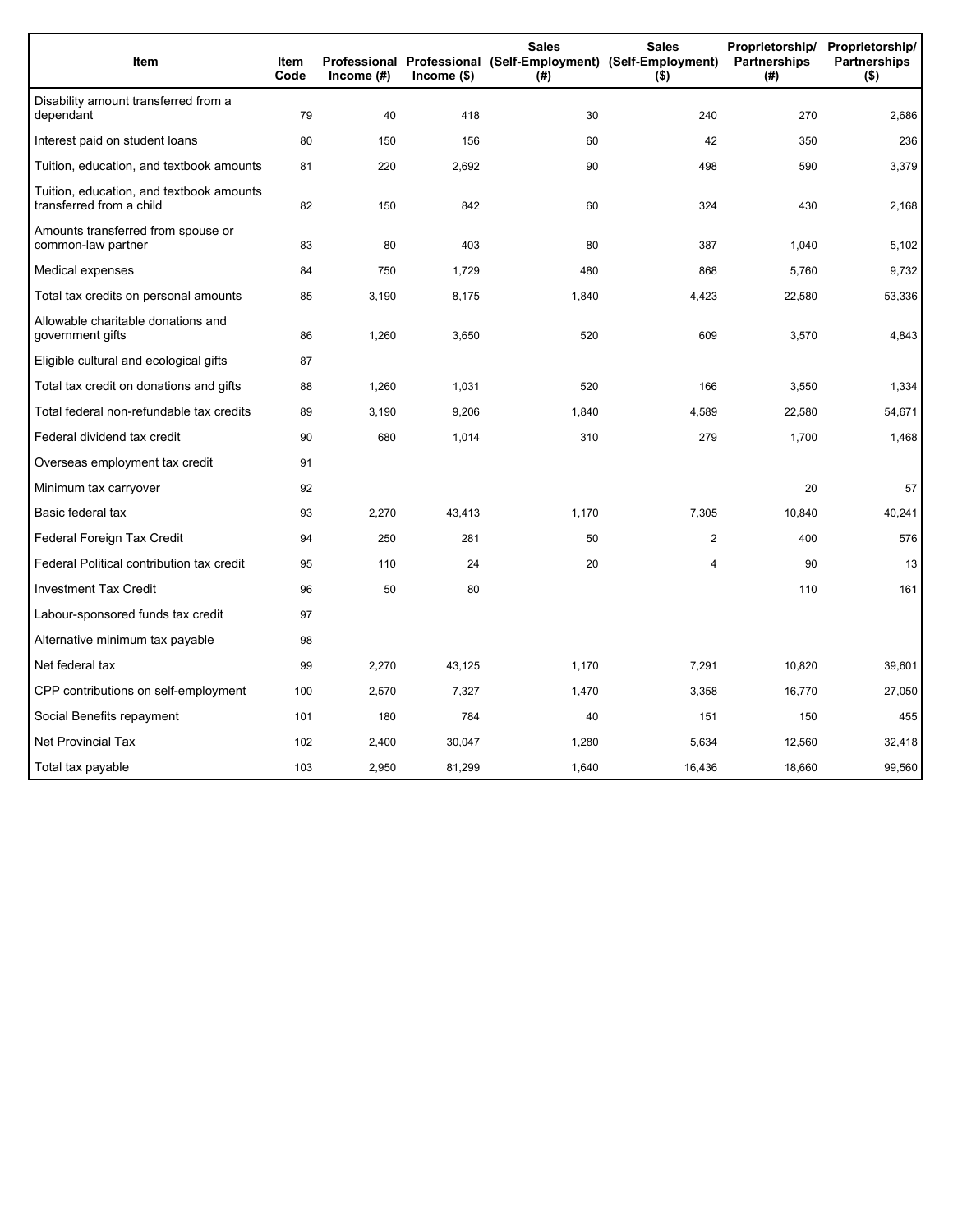| Item                                                                                           | Item<br>Code | (#)    | Investment Investment<br>$($ \$) | Pension<br>(#) | Pension<br>$($ \$) | <b>Benefit</b><br>(#) | <b>Benefit</b><br>$($ \$) |
|------------------------------------------------------------------------------------------------|--------------|--------|----------------------------------|----------------|--------------------|-----------------------|---------------------------|
| Number of taxable returns                                                                      | $\mathbf{1}$ | 18,930 |                                  | 122,190        |                    | 13,080                |                           |
| Number of non-taxable returns                                                                  | 2            | 6,720  |                                  | 66,080         |                    | 48,300                |                           |
| Total number of returns                                                                        | 3            | 25,650 |                                  | 188,270        |                    | 61,380                |                           |
| Employment income                                                                              | 4            | 8,900  | 210,397                          | 20,190         | 153,109            | 19,950                | 114,251                   |
| Commissions (from employment)                                                                  | 5            | 160    | 2,051                            | 200            | 582                | 240                   | 368                       |
| Other employment income                                                                        | 6            | 1,050  | 4,296                            | 14,520         | 23,951             | 1,100                 | 1,640                     |
| Old Age Security pension (OASP)                                                                | 7            | 5,980  | 33,474                           | 143,100        | 895,273            | 7,490                 | 42,454                    |
| CPP or QPP benefits                                                                            | 8            | 7,950  | 51,540                           | 174,270        | 1,228,337          | 10,620                | 44,575                    |
| Other pensions or superannuation                                                               | 9            | 3,930  | 78,758                           | 112,120        | 2,366,561          | 890                   | 6,027                     |
| Elected split-pension amount                                                                   | 10           | 1,360  | 10,611                           | 33,930         | 417,381            | 370                   | 2,011                     |
| Universal Child Care Benefit (UCCB)                                                            | 11           | 1,110  | 1,778                            | 360            | 455                | 14,350                | 22,796                    |
| Employment Insurance and other benefits                                                        | 12           | 840    | 6,704                            | 4,100          | 25,208             | 18,500                | 223,286                   |
| Taxable amount of dividends from taxable Canadian corporations                                 | 13           | 20,400 | 1,314,153                        | 35,170         | 114,446            | 1,060                 | 1,255                     |
| Interest and other investment income                                                           | 14           | 12,510 | 71,925                           | 61,410         | 73,462             | 2,850                 | 1,641                     |
| Net partnership income (Limited or non-active partners only)                                   | 15           | 290    | 3,902                            | 290            | 85                 |                       |                           |
| Net rental income                                                                              | 16           | 5,450  | 44,027                           | 3,220          | 2,854              | 200                   | 47                        |
| Taxable capital gains                                                                          | 17           | 7,510  | 201,296                          | 21,130         | 35,735             | 580                   | 661                       |
| Registered retirement savings plan income (RRSP)                                               | 18           | 2,050  | 16,232                           | 14,170         | 81,916             | 1,790                 | 5,361                     |
| Other income                                                                                   | 19           | 7,140  | 30,193                           | 30,590         | 70,884             | 2,410                 | 5,879                     |
| Net business income                                                                            | 20           | 1,770  | 9,537                            | 4,390          | 5,598              | 800                   | 482                       |
| Net professional income                                                                        | 21           | 400    | 6,022                            | 750            | 2,968              | 70                    | 3                         |
| Net commission income                                                                          | 22           | 260    | 1,832                            | 430            | 894                | 130                   | 104                       |
| Net farming income                                                                             | 23           | 220    | $-259$                           | 930            | $-2,741$           | 70                    | $-202$                    |
| Net fishing income                                                                             | 24           | 140    | 1,916                            | 190            | 627                | 440                   | 2,829                     |
| Workers' compensation benefits                                                                 | 25           | 190    | 1,482                            | 5,240          | 30,310             | 6,090                 | 121,903                   |
| Social assistance payments                                                                     | 26           | 60     | 223                              | 2,050          | 5,548              | 26,120                | 183,509                   |
| Net federal supplements                                                                        | 27           | 590    | 1,807                            | 59,930         | 213,716            | 8,230                 | 65,815                    |
| Total income assessed                                                                          | 28           | 25,640 | 2,104,584                        | 188,270        | 5,750,184          | 61,380                | 847,019                   |
| Registered pension plan contributions (RPP)                                                    | 29           | 910    | 2,712                            | 3,950          | 4,630              | 1,760                 | 1,420                     |
| <b>RRSP</b> deduction                                                                          | 30           | 4,150  | 35,012                           | 5,990          | 40,498             | 1,680                 | 2,478                     |
| Deduction for elected split-pension amount                                                     | 31           | 1,430  | 14,798                           | 34,630         | 381,548            | 230                   | 1,102                     |
| Annual union, professional, or like dues                                                       | 32           | 1,670  | 805                              | 9,360          | 1,666              | 3,290                 | 805                       |
| Child care expenses                                                                            | 33           | 760    | 3,261                            | 140            | 228                | 2,090                 | 4,773                     |
| <b>Business investment loss</b>                                                                | 34           | 20     | 367                              | 30             | 535                |                       |                           |
| Moving expenses                                                                                | 35           | 60     | 189                              | 70             | 367                | 80                    | 161                       |
| Support payments made                                                                          | 36           | 140    | 3,939                            | 510            | 3,935              | 30                    | 113                       |
| Carrying charges and interest expenses                                                         | 37           | 6,600  | 32,736                           | 21,370         | 21,806             | 360                   | 316                       |
| Deductions for CPP/QPP contributions on self-employment and other<br>earnings                  | 38           | 1,150  | 602                              | 980            | 270                | 490                   | 117                       |
| Deductions for provincial parental insurance plan (PPIP) premiums on<br>self-employment income | 39           |        |                                  |                |                    |                       |                           |
| Exploration and development expenses                                                           | 40           | 220    | 1,895                            | 220            | 1,004              |                       |                           |
| Other employment expenses                                                                      | 41           | 260    | 1,372                            | 570            | 1,971              | 490                   | 865                       |
| Clergy residence deduction                                                                     | 42           | 10     | 99                               | 80             | 476                |                       |                           |
| Other deductions                                                                               | 43           | 1,100  | 1,825                            | 4,220          | 24,228             | 2,710                 | 1,965                     |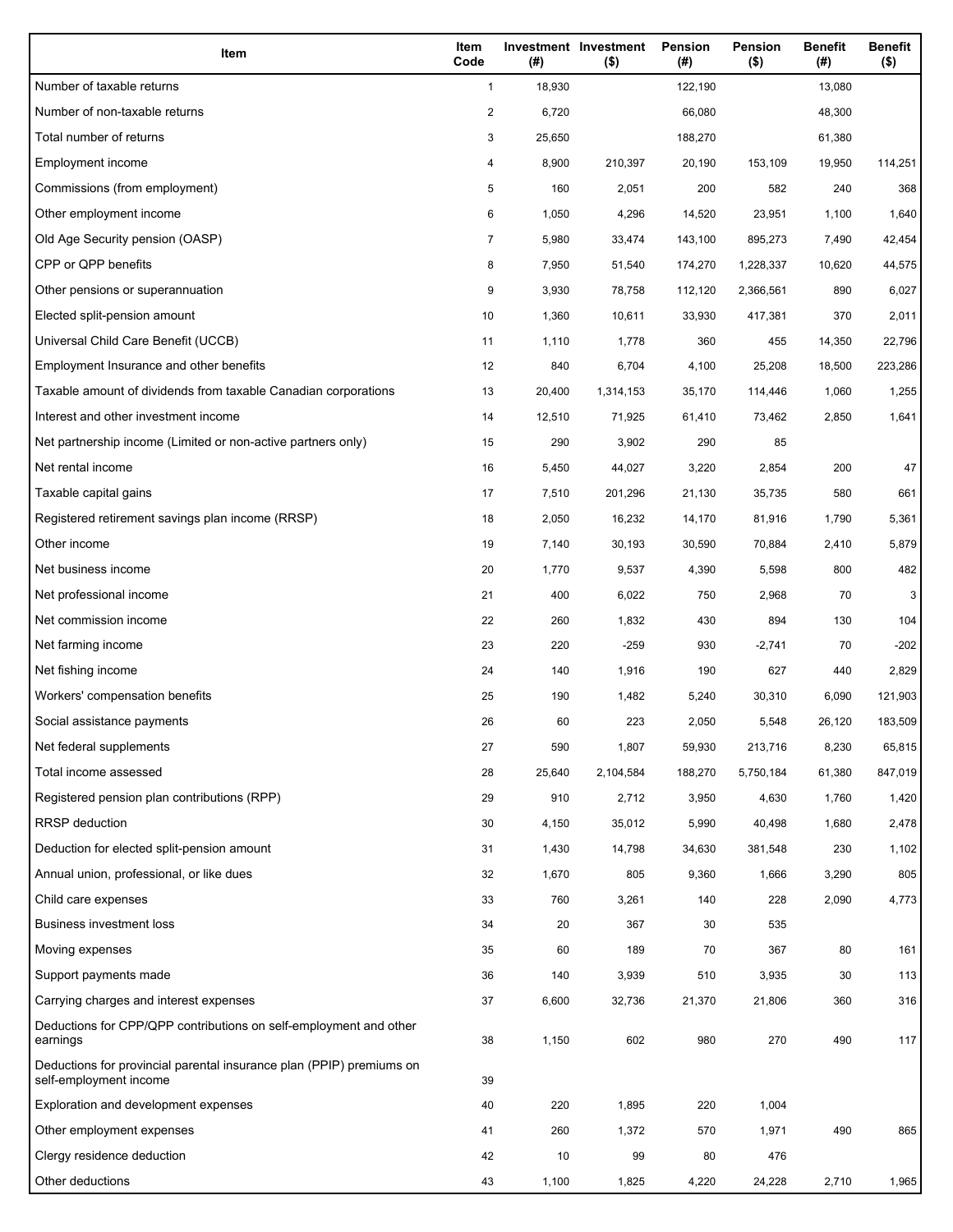| Item                                                              | <b>Item Code</b> | (#)    | Investment Investment<br>$($ \$) |         | Pension (#) Pension (\$) Benefit (#) Benefit (\$) |        |         |
|-------------------------------------------------------------------|------------------|--------|----------------------------------|---------|---------------------------------------------------|--------|---------|
| Total deductions before adjustments                               | 44               | 12,360 | 99,633                           | 60,440  | 483,199                                           | 9,470  | 14,313  |
| Social benefits repayment                                         | 45               | 2,430  | 10,415                           | 3,440   | 8,702                                             | 100    | 541     |
| Net income after adjustments                                      | 46               | 25,420 | 1,995,956                        | 188,200 | 5,258,956                                         | 61,310 | 832,440 |
| Canadian Forces personnel and police deduction                    | 47               |        |                                  |         |                                                   |        |         |
| Security options deductions                                       | 48               | 10     | 290                              | 30      | 109                                               |        |         |
| Other payments deductions                                         | 49               | 810    | 3,484                            | 65,110  | 249,569                                           | 39,470 | 371,267 |
| Non-capital losses of other years                                 | 50               | 90     | 673                              | 80      | 516                                               |        |         |
| Net capital losses of other years                                 | 51               | 2,090  | 17,705                           | 5,160   | 6,676                                             | 60     | 61      |
| Capital gains deduction                                           | 52               | 520    | 56,481                           | 140     | 659                                               |        |         |
| Northern residents deductions                                     | 53               |        |                                  |         |                                                   |        |         |
| Additional deductions                                             | 54               | 210    | 517                              | 3,370   | 11,094                                            | 150    | 695     |
| Farming/fishing losses of prior years                             | 55               | 10     | 106                              | 20      | 190                                               |        |         |
| Total deductions from net income                                  | 56               | 3,490  | 79,273                           | 72,240  | 268,842                                           | 39,550 | 372,133 |
| Taxable income assessed                                           | 57               | 25,400 | 1,916,817                        | 188,050 | 4,990,286                                         | 44,050 | 460,806 |
| Basic personal amount                                             | 58               | 25,650 | 282,438                          | 188,270 | 2,074,856                                         | 61,380 | 674,556 |
| Age amount                                                        | 59               | 3,960  | 18,577                           | 141,570 | 904,211                                           | 7,470  | 50,310  |
| Spouse or common-law partner amount                               | 60               | 1,140  | 8,017                            | 9,170   | 38,018                                            | 3,380  | 27,525  |
| Amount for eligible dependant                                     | 61               | 320    | 3,318                            | 900     | 8,461                                             | 5,660  | 61,015  |
| Amount for children 17 and under                                  | 62               | 2,950  | 12,174                           | 1,250   | 4,255                                             | 9,890  | 40,638  |
| Amount for infirm dependants age 18 or older                      | 63               | 30     | 152                              | 280     | 1,696                                             | 30     | 208     |
| CPP or QPP contributions through employment                       | 64               | 6,500  | 6,284                            | 8,050   | 3,589                                             | 11,900 | 3,309   |
| CPP or QPP contributions on self-employment and other earnings    | 65               | 1,150  | 602                              | 980     | 270                                               | 490    | 117     |
| Employment Insurance premiums                                     | 66               | 4,560  | 1,520                            | 12,350  | 2,602                                             | 14,440 | 2,224   |
| PPIP premiums paid                                                | 67               |        |                                  |         |                                                   |        |         |
| PPIP premiums payable on employment income                        | 68               |        |                                  |         |                                                   |        |         |
| PPIP premiums payable on self-employment income                   | 69               |        |                                  |         |                                                   |        |         |
| Volunteer firefighters' amount                                    | 70               | 80     | 228                              | 640     | 1,932                                             | 320    | 966     |
| Canada employment amount                                          | 71               | 9,360  | 9,772                            | 31,630  | 22,789                                            | 19,320 | 19,409  |
| Public transit amount                                             | 72               | 180    | 48                               | 660     | 342                                               | 530    | 255     |
| Children's fitness amount                                         | 73               | 1,710  | 1,235                            | 280     | 130                                               | 1,130  | 457     |
| Children's arts amount                                            | 74               | 720    | 449                              | 90      | 44                                                | 300    | 107     |
| Home buyers' amount                                               | 75               | 40     | 198                              | 60      | 271                                               | 90     | 379     |
| Pension income amount                                             | 76               | 4,920  | 9,275                            | 131,190 | 253,094                                           | 1,210  | 2,051   |
| Caregiver amount                                                  | 77               | 130    | 692                              | 1,150   | 5,811                                             | 220    | 1,057   |
| Disability amount                                                 | 78               | 750    | 5,772                            | 20,370  | 155,926                                           | 2,760  | 21,086  |
| Disability amount transferred from a dependant                    | 79               | 210    | 1,955                            | 1,300   | 10,102                                            | 530    | 5,987   |
| Interest paid on student loans                                    | 80               | 240    | 188                              | 50      | 24                                                | 1,000  | 509     |
| Tuition, education, and textbook amounts                          | 81               | 2,130  | 20,661                           | 330     | 828                                               | 1,660  | 7,786   |
| Tuition, education, and textbook amounts transferred from a child | 82               | 540    | 2,817                            | 1,000   | 4,840                                             | 130    | 558     |
| Amounts transferred from spouse or common-law partner             | 83               | 670    | 3,197                            | 20,080  | 113,275                                           | 2,000  | 10,623  |
| Medical expenses                                                  | 84               | 5,180  | 22,940                           | 63,730  | 186,655                                           | 5,150  | 8,653   |
| Total tax credits on personal amounts                             | 85               | 25,650 | 61,878                           | 188,270 | 569,104                                           | 61,380 | 140,969 |
| Allowable charitable donations and government gifts               | 86               | 7,080  | 38,245                           | 52,670  | 66,370                                            | 1,750  | 809     |
| Eligible cultural and ecological gifts                            | 87               |        |                                  | 70      | 122                                               |        |         |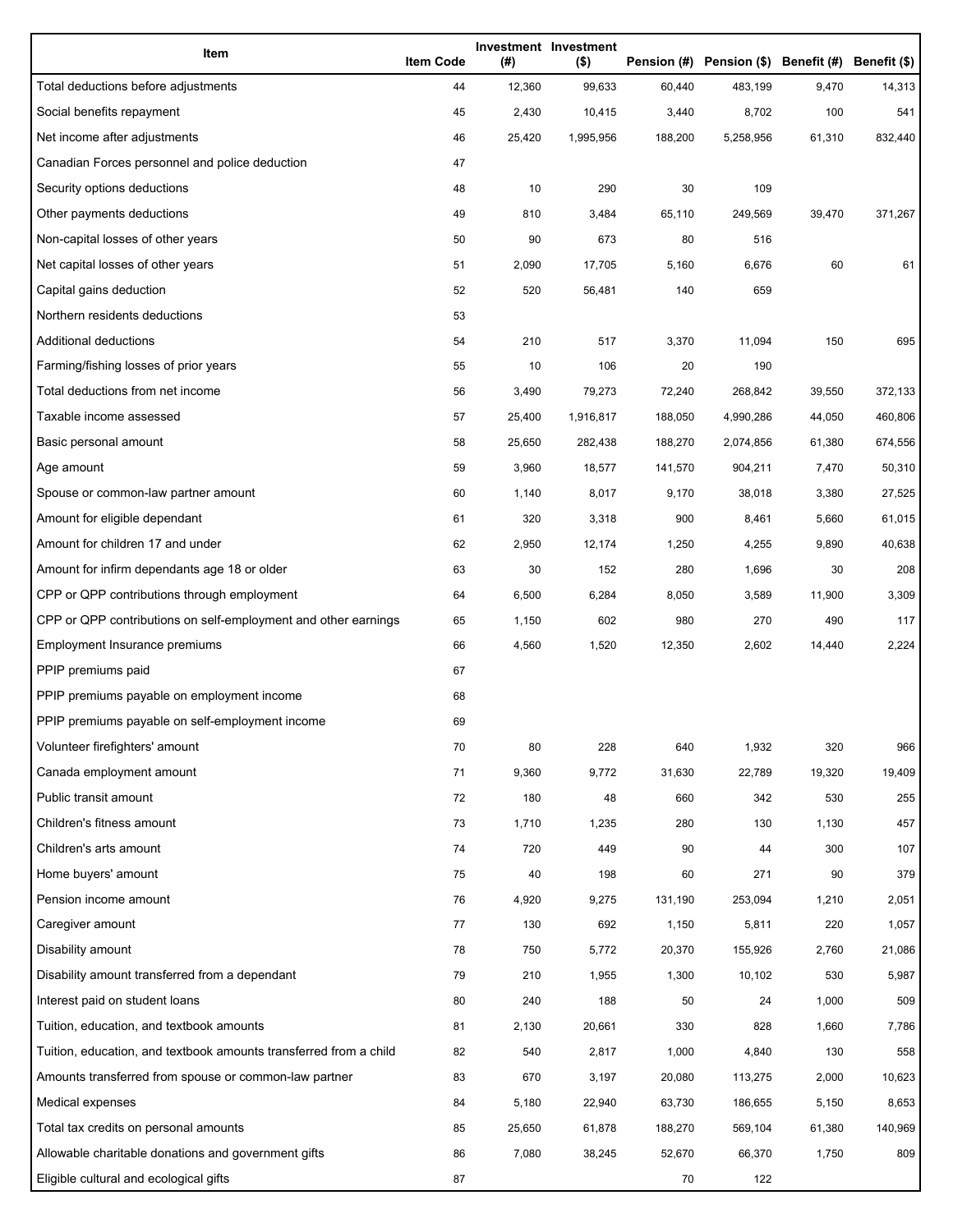| Item                                      | <b>Item Code</b> | (#)    | Investment Investment<br>$($ \$) | Pension (#) | Pension (\$) | Benefit (#) | Benefit (\$) |
|-------------------------------------------|------------------|--------|----------------------------------|-------------|--------------|-------------|--------------|
| Total tax credit on donations and gifts   | 88               | 7,080  | 11,593                           | 52,510      | 18,039       | 1,710       | 209          |
| Total federal non-refundable tax credits  | 89               | 25,650 | 73,471                           | 188,270     | 587,143      | 61,380      | 141,178      |
| Federal dividend tax credit               | 90               | 18,550 | 172,451                          | 27,960      | 15,438       | 570         | 127          |
| Overseas employment tax credit            | 91               |        |                                  |             |              |             |              |
| Minimum tax carryover                     | 92               | 600    | 1,179                            | 80          | 218          |             |              |
| Basic federal tax                         | 93               | 14,990 | 163,515                          | 92,450      | 284,499      | 10,540      | 14,529       |
| Federal Foreign Tax Credit                | 94               | 3,370  | 2,608                            | 9,320       | 2,181        | 120         | 3            |
| Federal Political contribution tax credit | 95               | 400    | 88                               | 2,020       | 295          | 10          | $\mathbf{1}$ |
| <b>Investment Tax Credit</b>              | 96               | 100    | 324                              | 150         | 119          |             |              |
| Labour-sponsored funds tax credit         | 97               |        |                                  |             |              |             |              |
| Alternative minimum tax payable           | 98               | 860    | 3,008                            |             |              |             |              |
| Net federal tax                           | 99               | 14,860 | 160,498                          | 92,320      | 281,921      | 10,530      | 14,525       |
| CPP contributions on self-employment      | 100              | 1,150  | 1,205                            | 980         | 540          | 490         | 234          |
| Social Benefits repayment                 | 101              | 2,430  | 10,415                           | 3,440       | 8,702        | 100         | 541          |
| Net Provincial Tax                        | 102              | 18,530 | 144,465                          | 121,830     | 267,352      | 12,400      | 12,611       |
| Total tax payable                         | 103              | 18,930 | 316,583                          | 122,190     | 558,516      | 13,080      | 27,912       |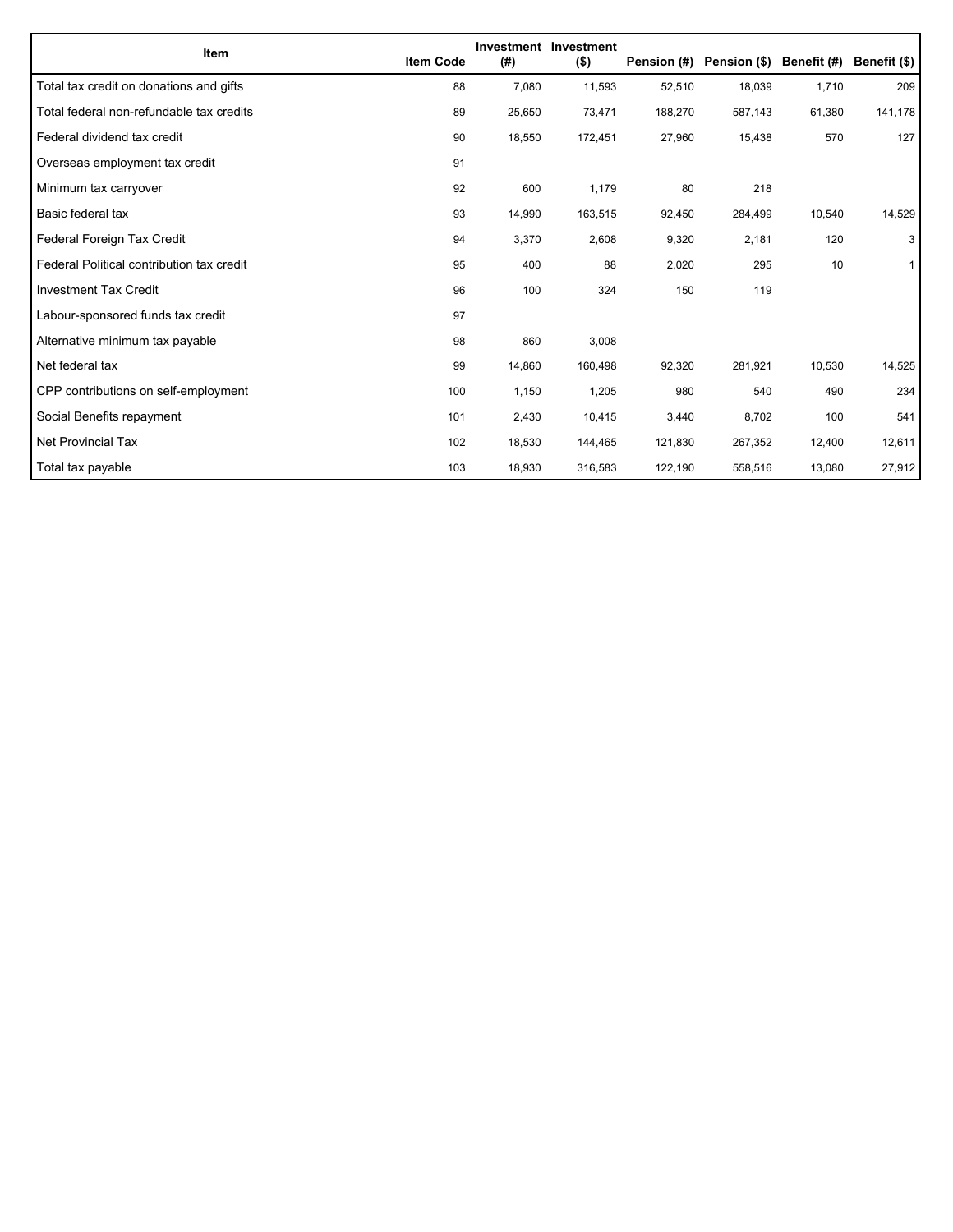| Item                                                                                        | Item Code Other (#) |        | Other (\$) |
|---------------------------------------------------------------------------------------------|---------------------|--------|------------|
| Number of taxable returns                                                                   | 1                   | 9,170  |            |
| Number of non-taxable returns                                                               | 2                   | 11,490 |            |
| Total number of returns                                                                     | 3                   | 20,660 |            |
| Employment income                                                                           | 4                   | 5,950  | 74,671     |
| Commissions (from employment)                                                               | 5                   | 90     | 1,189      |
| Other employment income                                                                     | 6                   | 1,120  | 3,809      |
| Old Age Security pension (OASP)                                                             | $\overline{7}$      | 1,720  | 8,237      |
| CPP or QPP benefits                                                                         | 8                   | 5,170  | 33,083     |
| Other pensions or superannuation                                                            | 9                   | 2,430  | 46,296     |
| Elected split-pension amount                                                                | 10                  | 790    | 4,688      |
| Universal Child Care Benefit (UCCB)                                                         | 11                  | 460    | 651        |
| Employment Insurance and other benefits                                                     | 12                  | 1,200  | 7,912      |
| Taxable amount of dividends from taxable Canadian corporations                              | 13                  | 2,660  | 12,146     |
| Interest and other investment income                                                        | 14                  | 3,600  | 5,508      |
| Net partnership income (Limited or non-active partners only)                                | 15                  |        |            |
| Net rental income                                                                           | 16                  | 360    | 237        |
| Taxable capital gains                                                                       | 17                  | 1,680  | 10,571     |
| Registered retirement savings plan income (RRSP)                                            | 18                  | 5,490  | 141,710    |
| Other income                                                                                | 19                  | 10,410 | 274,200    |
| Net business income                                                                         | 20                  | 670    | 511        |
| Net professional income                                                                     | 21                  | 140    | 744        |
| Net commission income                                                                       | 22                  | 120    | 115        |
| Net farming income                                                                          | 23                  | 50     | $-267$     |
| Net fishing income                                                                          | 24                  | 30     | 315        |
| Workers' compensation benefits                                                              | 25                  | 200    | 1,548      |
| Social assistance payments                                                                  | 26                  | 240    | 773        |
| Net federal supplements                                                                     | 27                  | 400    | 1,020      |
| Total income assessed                                                                       | 28                  | 14,490 | 650,532    |
| Registered pension plan contributions (RPP)                                                 | 29                  | 1,540  | 2,550      |
| RRSP deduction                                                                              | 30                  | 2,380  | 83,890     |
| Deduction for elected split-pension amount                                                  | 31                  | 980    | 11,460     |
| Annual union, professional, or like dues                                                    | 32                  | 1,450  | 481        |
| Child care expenses                                                                         | 33                  | 170    | 395        |
| <b>Business investment loss</b>                                                             | 34                  | 10     | 514        |
| Moving expenses                                                                             | 35                  | 80     | 290        |
| Support payments made                                                                       | 36                  | 40     | 441        |
| Carrying charges and interest expenses                                                      | 37                  | 1,430  | 3,332      |
| Deductions for CPP/QPP contributions on self-employment and other earnings                  | 38                  | 310    | 116        |
| Deductions for provincial parental insurance plan (PPIP) premiums on self-employment income | 39                  |        |            |
| Exploration and development expenses                                                        | 40                  | 20     | 360        |
| Other employment expenses                                                                   | 41                  | 190    | 733        |
| Clergy residence deduction                                                                  | 42                  |        |            |
| Other deductions                                                                            | 43                  | 530    | 8,006      |
| Total deductions before adjustments                                                         | 44                  | 5,320  | 112,599    |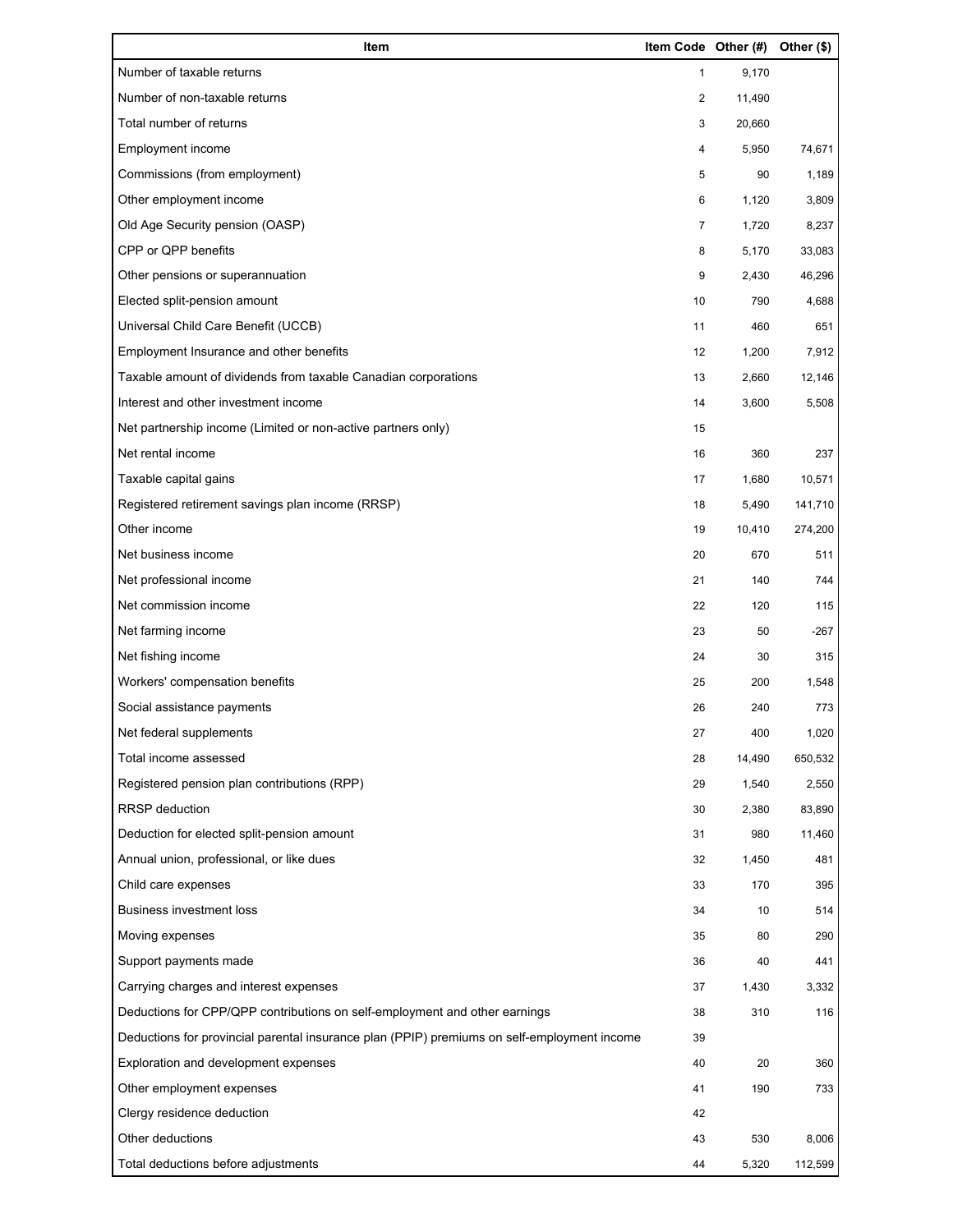| Item                                                              | Item Code Other (#) |        | Other (\$) |
|-------------------------------------------------------------------|---------------------|--------|------------|
| Social benefits repayment                                         | 45                  | 470    | 1,497      |
| Net income after adjustments                                      | 46                  | 14,450 | 538,991    |
| Canadian Forces personnel and police deduction                    | 47                  |        |            |
| Security options deductions                                       | 48                  |        |            |
| Other payments deductions                                         | 49                  | 810    | 3,324      |
| Non-capital losses of other years                                 | 50                  | 30     | 161        |
| Net capital losses of other years                                 | 51                  | 430    | 1,201      |
| Capital gains deduction                                           | 52                  | 20     | 444        |
| Northern residents deductions                                     | 53                  |        |            |
| Additional deductions                                             | 54                  | 80     | 888        |
| Farming/fishing losses of prior years                             | 55                  |        |            |
| Total deductions from net income                                  | 56                  | 1,340  | 6,124      |
| Taxable income assessed                                           | 57                  | 14,430 | 532,942    |
| Basic personal amount                                             | 58                  | 20,660 | 226,803    |
| Age amount                                                        | 59                  | 1,450  | 7,746      |
| Spouse or common-law partner amount                               | 60                  | 890    | 6,375      |
| Amount for eligible dependant                                     | 61                  | 550    | 5,747      |
| Amount for children 17 and under                                  | 62                  | 1,150  | 4,426      |
| Amount for infirm dependants age 18 or older                      | 63                  | 20     | 124        |
| CPP or QPP contributions through employment                       | 64                  | 3,650  | 2,479      |
| CPP or QPP contributions on self-employment and other earnings    | 65                  | 310    | 116        |
| Employment Insurance premiums                                     | 66                  | 4,160  | 1,161      |
| PPIP premiums paid                                                | 67                  |        |            |
| PPIP premiums payable on employment income                        | 68                  |        |            |
| PPIP premiums payable on self-employment income                   | 69                  |        |            |
| Volunteer firefighters' amount                                    | 70                  | 60     | 165        |
| Canada employment amount                                          | 71                  | 6,180  | 6,041      |
| Public transit amount                                             | 72                  | 390    | 110        |
| Children's fitness amount                                         | 73                  | 370    | 221        |
| Children's arts amount                                            | 74                  | 130    | 67         |
| Home buyers' amount                                               | 75                  | 30     | 127        |
| Pension income amount                                             | 76                  | 3,130  | 5,933      |
| Caregiver amount                                                  | 77                  | 110    | 566        |
| Disability amount                                                 | 78                  | 840    | 6,451      |
| Disability amount transferred from a dependant                    | 79                  | 180    | 1,769      |
| Interest paid on student loans                                    | 80                  | 100    | 58         |
| Tuition, education, and textbook amounts                          | 81                  | 780    | 4,976      |
| Tuition, education, and textbook amounts transferred from a child | 82                  | 280    | 1,412      |
| Amounts transferred from spouse or common-law partner             | 83                  | 590    | 2,984      |
| Medical expenses                                                  | 84                  | 3,380  | 9,546      |
| Total tax credits on personal amounts                             | 85                  | 20,660 | 44,311     |
| Allowable charitable donations and government gifts               | 86                  | 3,080  | 10,368     |
| Eligible cultural and ecological gifts                            | 87                  |        |            |
| Total tax credit on donations and gifts                           | 88                  | 3,060  | 2,945      |